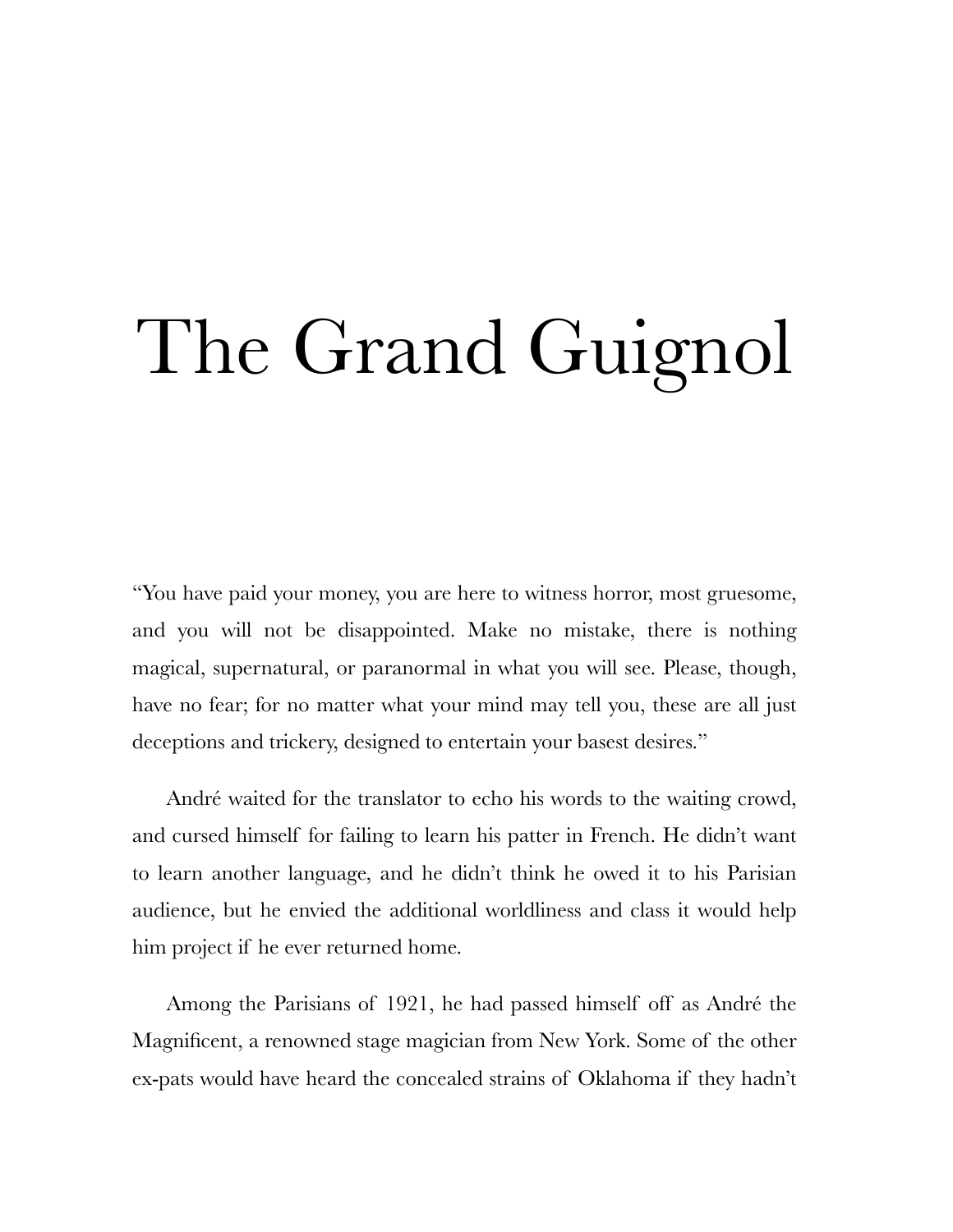been so inebriated. Even worse, they might know that the real André the Magnificent was about thirty years older and had disappeared from society years ago. The André they saw had learned everything from the old man, though, and saw no reason not to take his name when he was gone. It sounded much better than George, a name shared by at least twelve other members of the younger man's family in Enid, Oklahoma.

Our André welcomed his assistant to the stage and helped her into the box at the center of the spotlight. As he had done for hundreds of shows, he twirled the box around, so everyone could see her head sticking out one end and her supposed feet sticking out the other. It wasn't an original trick, but this venue allowed him to add a twist. He brought out the saw, allowed a few excited audience members to feel the sharpness of its teeth, and clanged it loudly against the box to show how solid it was. Finally, he started to saw his assistant in half, and she began to scream. As she screamed, blood dripped out of the bottom of the box and pooled in vivid colors on the clean stage floor. Her screams turned to gurgling moans as red liquid bubbled from her mouth, and finally, he separated the box in two, allowing guts and overflowing blood to splash out onto the ground. The moans and dry heaves behind him were drowned out by laughter as a few of the weaker patrons fled the theatre. Moments later, stagehands came out and whisked away all evidence, allowing his beautiful assistant to get cleaned up before the final curtain call.

## \*\*\*\*\*

In 1897, Oscar Méténier opened Le Théâtre du Grand-Guignol, known simply as the Grand Guignol, in the same tourist-laden Paris district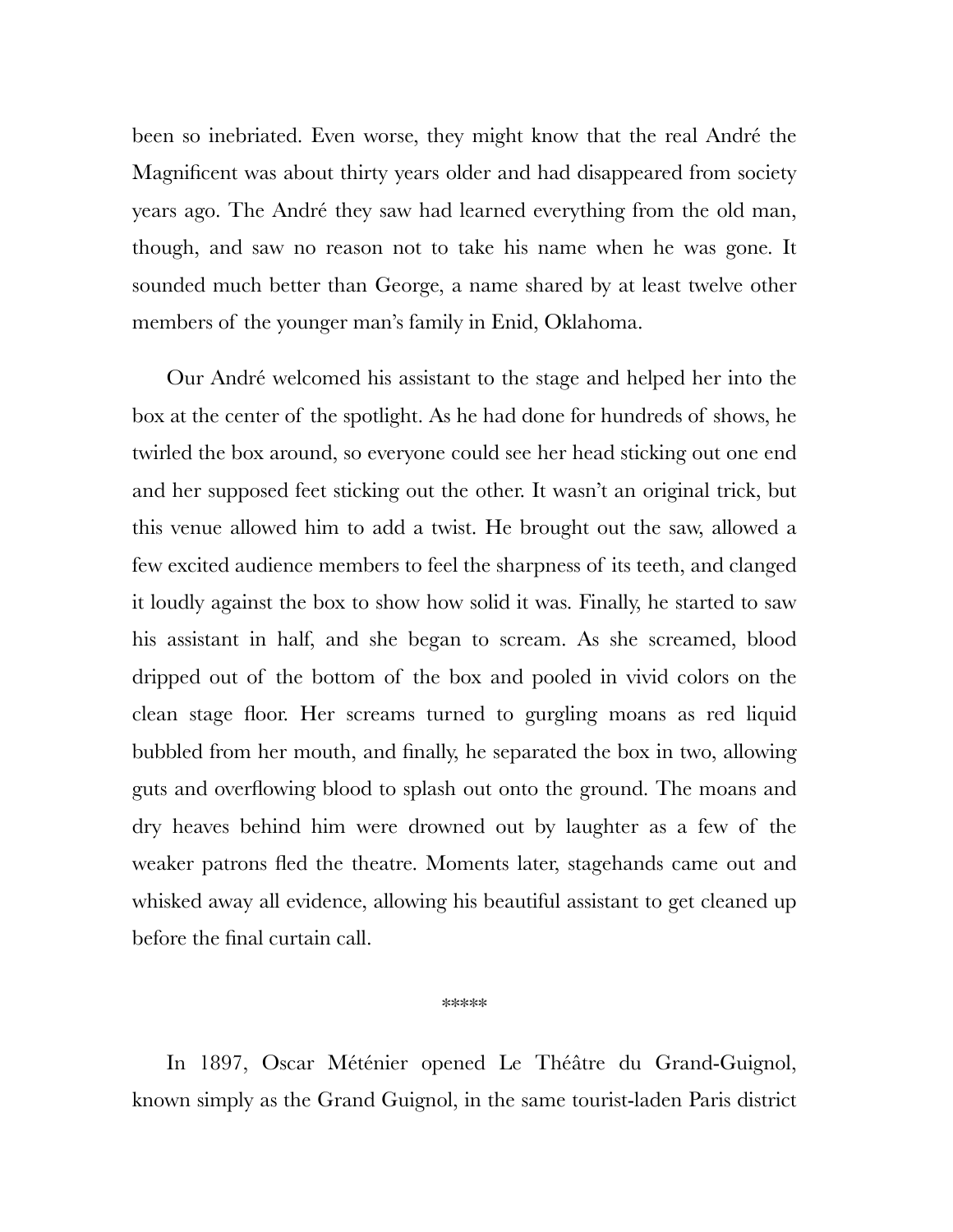where Moulin Rouge would open a couple of years later. In the early 1900s, he transferred it to Max Maurey — for reasons that are still unknown who made it famous for a trademark type of naturalistic horror. On the small stage erected in the former chapel, up to two-hundred and fifty audience members, or *guignolers*, would gather to watch a lineup of alternating brutal horror pageants and silly comic shows. Most of the plays centered on themes of infidelity and jealousy, which alternately led to slapstick comedy or bloody vengeance.

The Grand Guignol was famed for the realistic scenes that featured severed heads dropping to the stage, bit players being cooked in acid, and actors gouging out eyes with spoons. One character famously had her face repeatedly pushed down onto a red-hot skillet, where it sizzled loudly and smelled of burnt flesh.

Though the theatre was always clear that everything was safe, and all the actors returned at curtain calls to show themselves unharmed, the brutality was often too much for casual spectators. Audience members would regularly vomit in the aisles, and the Grand Guignol averaged two faintings a night for most of its run. Max Maurey even used this to his advantage as a marketing ploy when he hired doctors to stand by at performances.

What the Grand Guignol really specialized in, besides stories of the macabre and ludicrous, was live special effects. They used red rubber hoses and sponges soaked in animal blood, a bald cap to simulate brain surgery, and hand bulbs to squirt blood through a hollow in the spoons that were used to gouge out false eyes. Their fake blood came in nine different shades,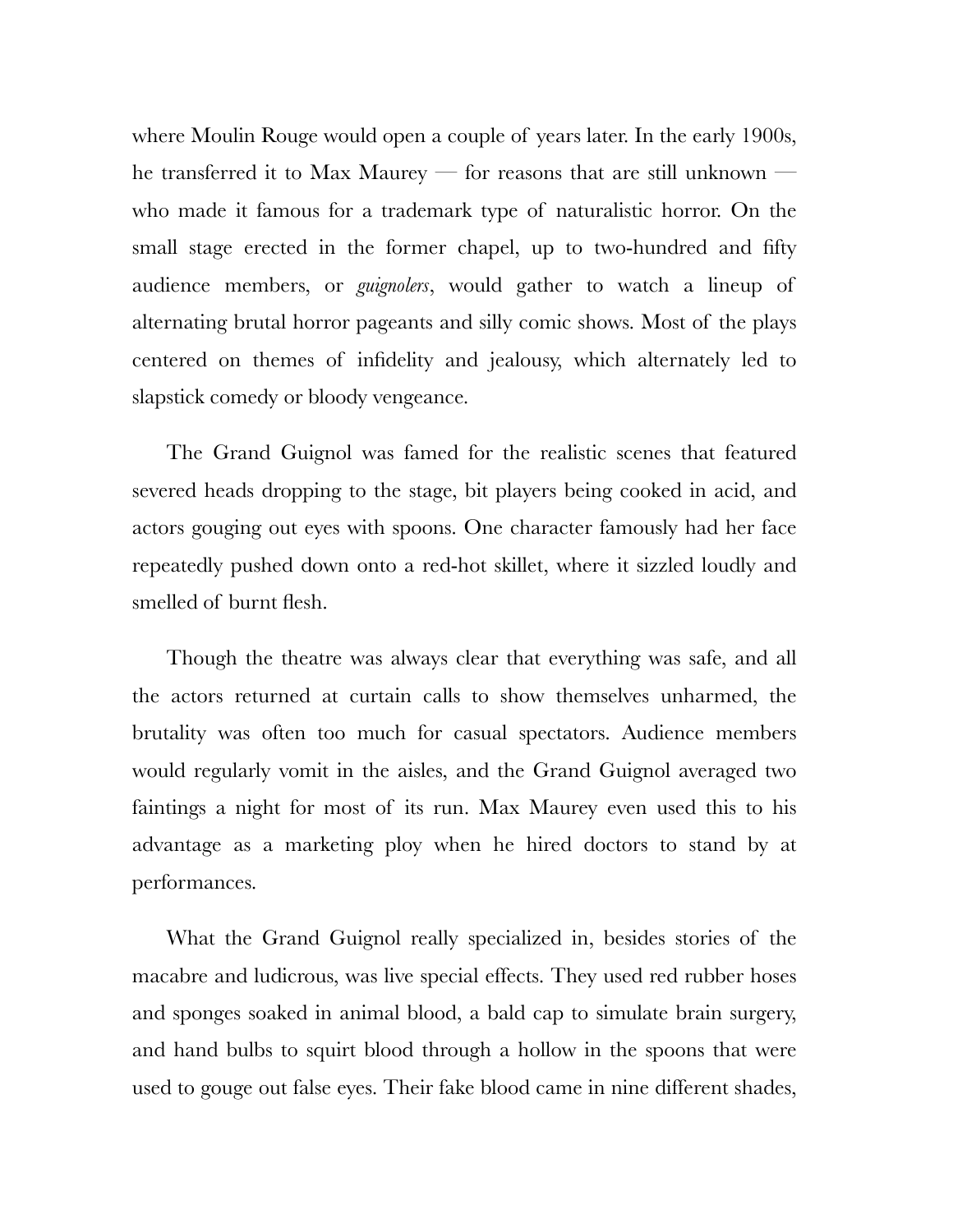and even coagulated and made scabs as it cooled. Most importantly, they relied on sleight-of-hand to pull off these tricks in such a close environment, palming bags of fake acid and switching bloody implements under the close eyes of the audience.

\*\*\*\*\*

When he came to France following the First World War, André the Magnificent had big dreams of being the next Houdini, who himself borrowed the name of French magician Jean-Eugène Robert-Houdin. After failing to make a name for himself on the big stages, he was more than happy to join the Grand Guignol's tight-knit troupe after he met the fair Violette.

She had been an understudy when he first saw her on the stage, and he had seen her clumsy attempts to hide a bloody facial prosthetic before having "acid" thrown in her face. After the curtain call, he had caught up with her and showed her how to conceal the rubber piece fully like it was a magician's scarf, and then demonstrated a few misdirections for the final reveal. Max, constantly looking for cheap talent, had seen the hearts in André's eyes and hired him that very night to train the actors and oversee the illusions, in exchange for a meager salary and stage time between plays to hone his act.

Soon after, André gave up his cheap hotel room and found an apartment for Violette and himself, and she became his assistant for his interstitial magic acts. With his teaching, she also grew to be a rising star in the horror dramas, and André was happy that more people were finally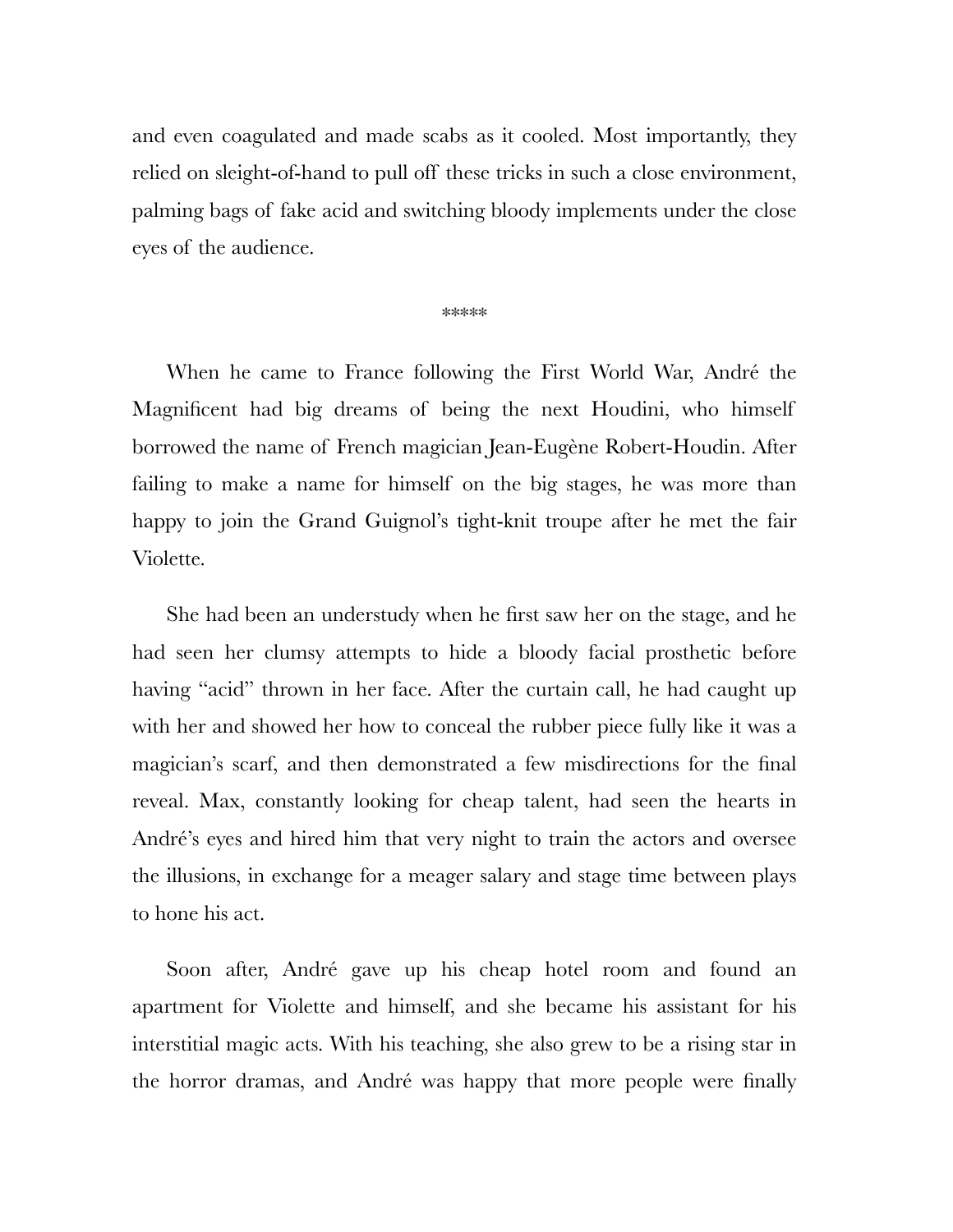seeing the beautiful ingénue he had fallen in love with. Sometimes, late at night, he would stare at her alabaster skin in the moonlight of their small apartment, see the dark strands of her hair falling across her cheek, and wonder how he had gotten so lucky. Other times, he wondered if he actually could be that lucky without everything falling apart.

## \*\*\*\*\*

It was a miserable, rainy night when it all fell apart. It had been almost a year, and André could increasingly be found at the bar next to the Grand Guignol before the late show. He would either be commiserating the slow death of his career in the corner, or attempting to impress the tourists with false stories of bravado in the war he had dodged; pretending to be an American soldier who had stuck around.

On this particular night, he desires instead to see his fair Violette, and he slipped up to the hallway outside her dressing room. He stood before the door, about to turn the knob, when he heard a man's voice. André couldn't understand the words, but the voice of Violette's reply was the passionate one she used to reserve for him. She couldn't even fake that one on stage, and he realized she hadn't spoken that way to him in a month. He wanted to burst in the door and catch them in the act, but he found himself wilting. André the Magnificent might push the door open and demand answers, but George from Enid didn't feel like he had ever deserved Violette. As he was thinking, the door started to open, and he ducked around the nearest corner.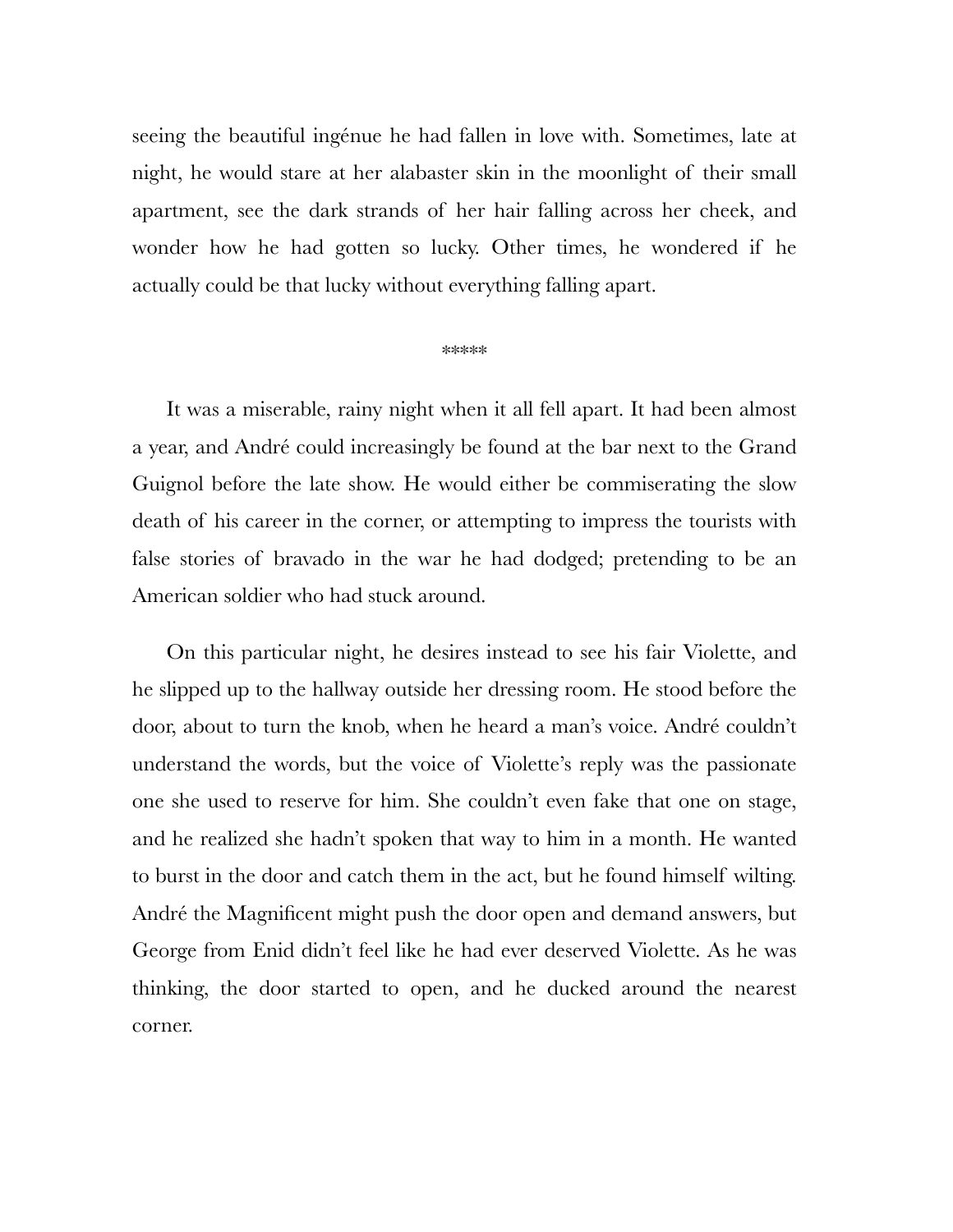In the darkness of the hallway, he watched the light spill out from Violette's room as the leading man of the Grand Guignol, Claude, stepped out. Tall and handsome, Claude had a reputation for seducing the tourists passing through their little district, and André hated him even more as he watched him buckling his belt and striding away down the hallway. Violette stepped out to watch him leave, still wearing the sheer nightgown she must have entertained him in, and André slunk back into the shadows. He saw the look on her face, even as she turned away from him, and he knew this was not the first time Claude had visited her backstage.

Slipping away, André went downstairs for his drink and found himself alone in a dark corner of the bar. He thought about how much he had Violette, and his mind ran through snapshot memories of their times together. Then, he started to replay the memories to look for clues. He thought about Claude, and how he was constantly setting out to upstage André between the plays, and wondered if that's what he had been doing backstage as well. Most of all, he thought about himself. He wasn't really André the Magnificent; he was George from Enid. This had all been a dream, that had become a nightmare, and he was ready to wake up. Before he did, though, he needed to make sure he could never be forgotten.

An hour later, the stage was set for the horror show, and André performed with his usual precision. He hardly made eye contact with Violette, except to give her the necessary signals for parts of their act. In the harsh light of the stage, Violette's eyes looked alien to him. Smeared with mascara, it looked like she had attempted to cover up the remnants of tears by reapplying her makeup too many times. He thought she was endeavoring to look at him with the same love she always had, but all he could return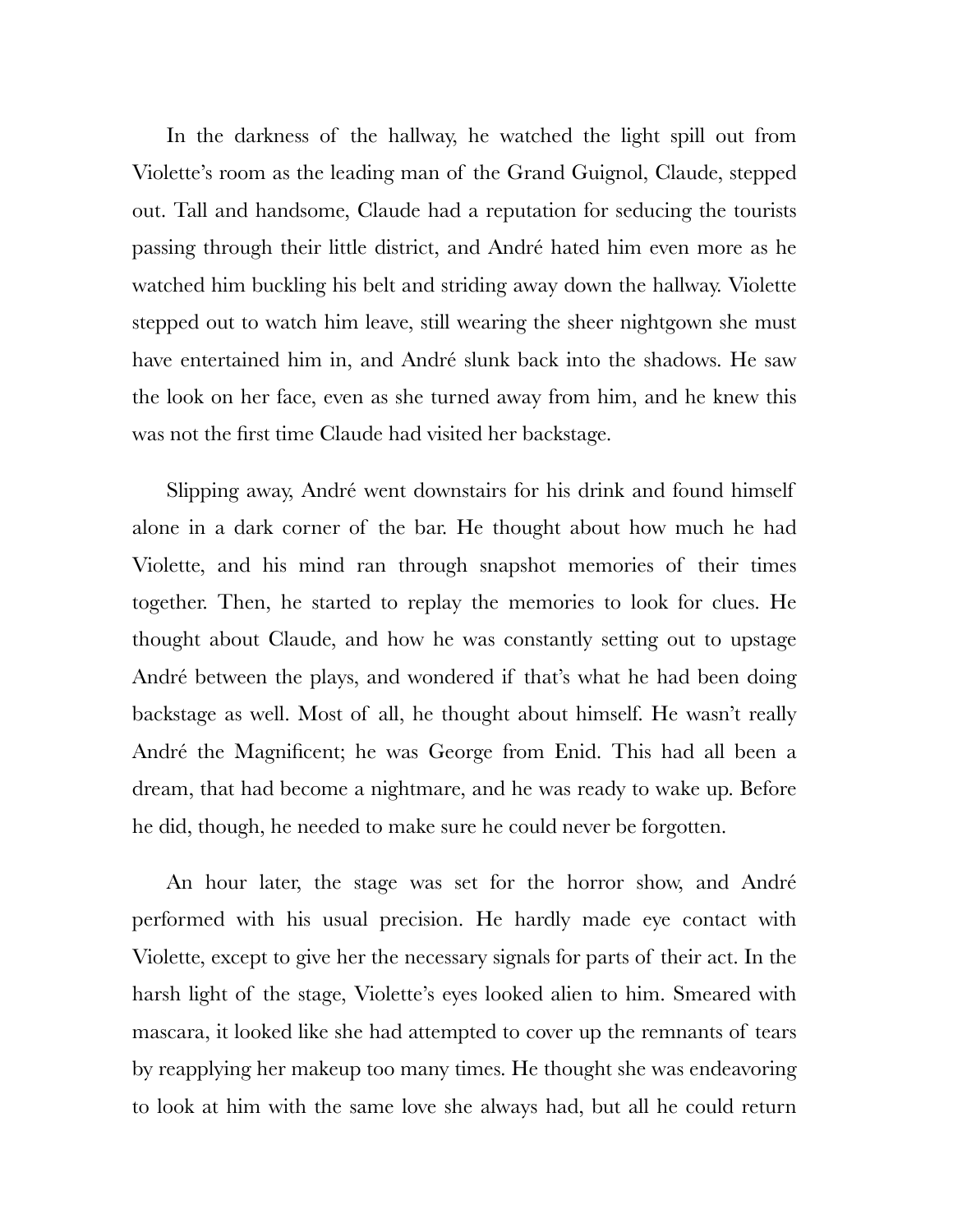was a cold stare as he cut her in half, stabbed her with spring-loaded knives, and spilled rubber guts and fake blood onto the stage.

After the last comedy skit of the night, the audience called for an encore, as they did on most nights. Surprising everyone, André stepped onto the stage with a flourish. After a moment's pause, he loudly called for his dear Violette, as he still referred to her. She stepped onto the stage, wearing the long, dark dressing gown she regularly wore after cleaning off the congealed blood. She was obviously dressed for a curtain call, but André assured her it was okay. He said she wouldn't need to fit in any boxes or contort her body for this final trick.

With no practiced patter, André was completely silent as he arranged the set for the encore. Once he had everything in place, he turned to the audience, who should have been restless, but had grown only more curious after a night of increasing brutality and absurdity.

"For an encore, I would like my beautiful Violette to take center stage and perform one of my tricks, for I will be her victim  $-I$  mean assistant."

Violette showed a moment of confusion before she forced a stage smile across her face. They had improvised similar setups before, and she strode into the spotlight with practiced poise. Dropping into French, she tried to remember André's usual patter about the French Revolution and great inventions as she showed the crowd the guillotine that André had rolled out. For a demonstration, she let the blade drop on one of their stage dummies, and the internal blood bag sprayed red mist into the air as it split open, and the wooden head hit the ground.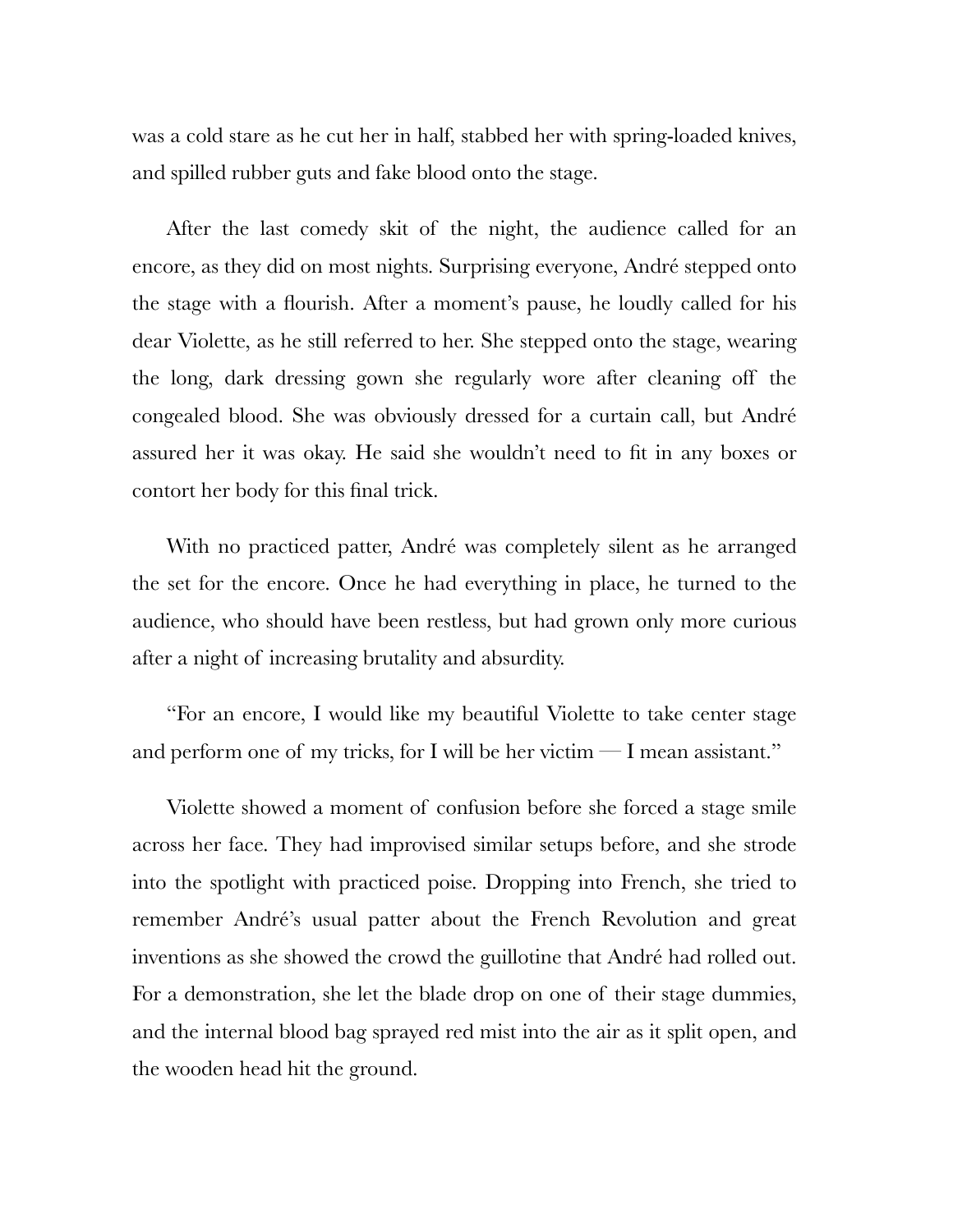André kicked aside the bloody remains of the dummy, ignored the safety switch, and pulled the blade back up to its deadly starting position. With practiced movements, he laid down and allowed Violette to lower the stocks, locking his neck and wrists into position under the sharpened steel. Without the safety switch set, André knew that the blade would not disengage at the last second. He would feel no pain, but his brain would continue to function for a crucial few seconds as he saw Violette's face one last time. When he was researching his patter for this trick, he remembered reading that anticipating the blade would make it hurt, as the body was too primed and tense, so he tried to relax his muscles as best he could. He imagined his final moments and dreamed that his final act would be written about for decades to come.

He wondered if, mistaking him for the original André the Magnificent, the New York Times would even write up a blurb. He thought about how they would be giving credit to the old man, and he wondered if he had made a great mistake. George began to wonder if he actually wanted to live, if at least to not make the wrong man famous, but he realized it was too late. Any moment, she would pull the rope and spill real blood across the stage.

After some more ruminating, he realized that Violette had not moved to the rope, and he was still alive. He wondered if she had seen through his ruse, become overcome with guilt, and was about to free him. His heart began to lift with love and appreciation for life as he waited for her arms to wrap around him.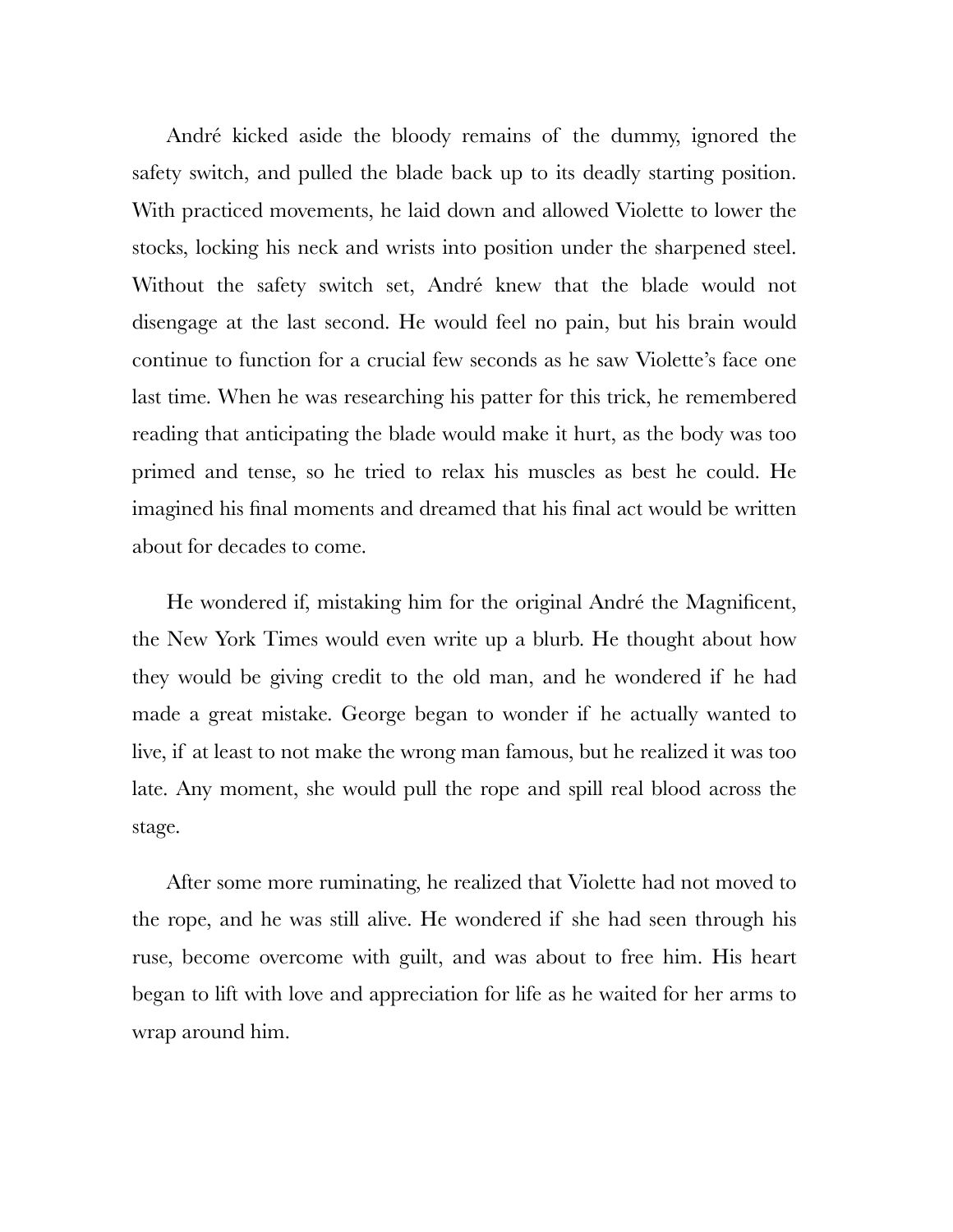He heard the sudden burst of applause, but he couldn't see what was happening. The stocks held his head firmly in place; he could only see the reaction of the audience as they looked to stage right and clapped. He felt the top of the stocks come off, and he grew angry and despondent when he felt two large, strong hands lift him to his feet. He knew Violette had not saved him, and he turned around to see Claude smiling and hamming it up for the crowd as he tried to upstage André one more time.

After being roughly set to the side, André watched in stunned silence as Claude laid down where he had just been, and Violette locked the stocks in place. After a dramatic kiss on Claude's lips, she walked around to the rope that would release the blade. André found himself shuffled out of the spotlight and into the shadows.

As André the Magnificent slipped out the side door and walked away from his old life, Claude's head rolled down into the audience. The doctors on standby turned out to be paid actors as well, but it didn't matter. The audience believed they had seen the best effects of the night, and only the employees of the Grand Guignol knew what had really happened. Fearing being shut down after a tragic accident, Max paid the cast and stagehands well to never speak of it, and nothing was ever published in the New York Times or elsewhere.

The man once known as André the Magnificent, and named George at birth, returned to the states a week later with a new name. Fearing going home penniless and a failure, he eventually found work with a traveling carnival as a barker. After hours, when he pretended to be more drunk than